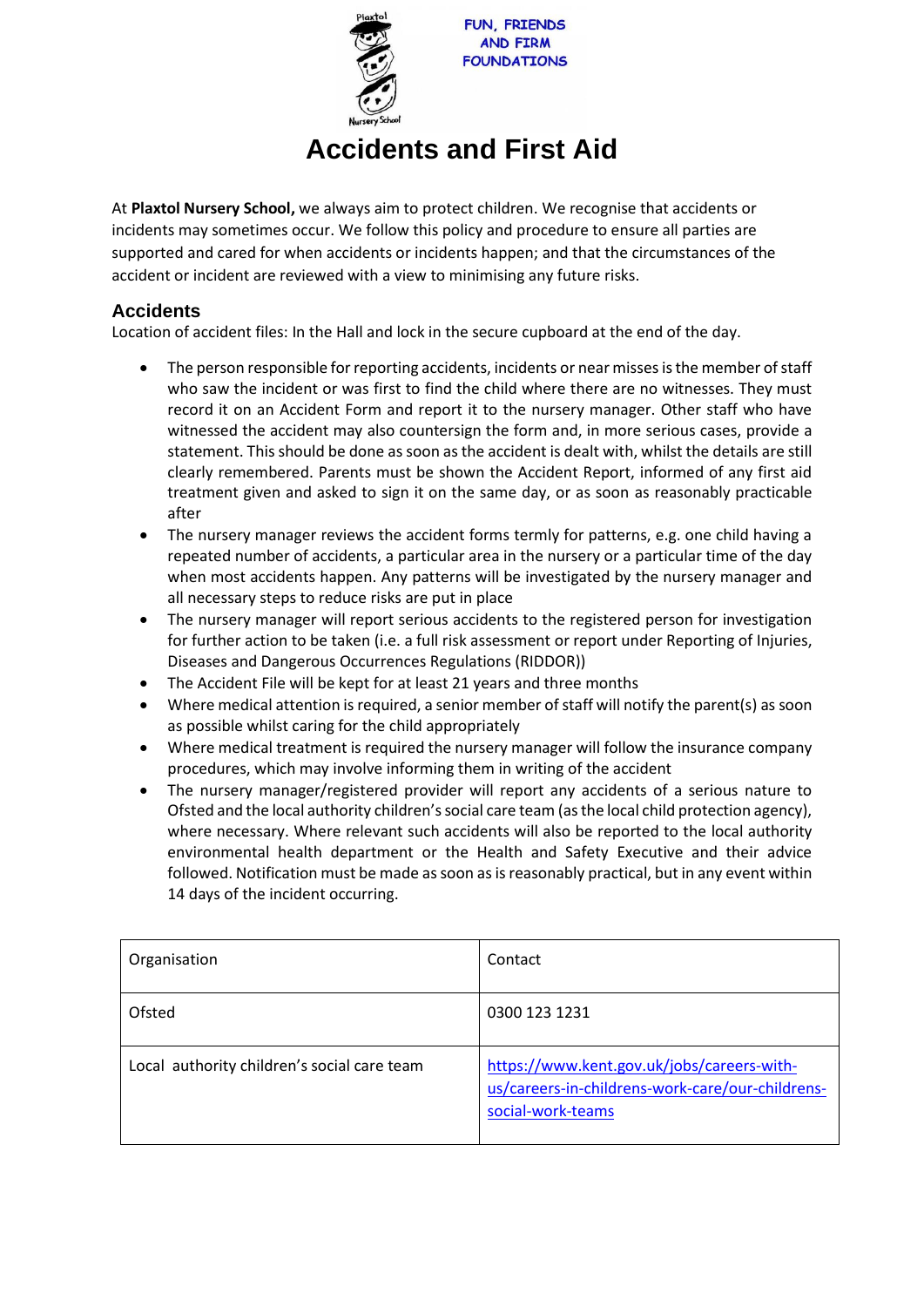| Local authority environmental health<br>department | https://www.kent.gov.uk/about-the-<br>council/information-and-data/access-to-<br>information/environmental-information-<br>regulations |
|----------------------------------------------------|----------------------------------------------------------------------------------------------------------------------------------------|
| <b>Health and Safety Executive</b>                 | https://www.kent.gov.uk/business/health-and-<br>safety-advice-for-businesses                                                           |
| RIDDOR report form                                 | http://www.hse.gov.uk/riddor/report.htm                                                                                                |

# **Transporting children to hospital procedure**

The nursery manager/staff member must:

- Call for an ambulance immediately if the injury is severe. DO NOT attempt to transport the sick child in your own vehicle
- Whilst waiting for the ambulance, contact the parent(s) and inform them that an ambulance has been called and they might need to meet a nursery staff and their child in the hospital if they are unable to make it to the nursery before the child is transported to the hospital.
- Arrange for the most appropriate member of staff to accompany the child taking with them any relevant information such as registration forms, relevant medication sheets, medication and the child's comforter
- Redeploy staff if necessary to ensure there is adequate staff deployment to care for the remaining children. This may mean temporarily grouping the children together
- Inform a member of the management team immediately
- Remain calm at all times. Children who witness an incident may well be affected by it and may need lots of cuddles and reassurance. Staff may also require additional support following the accident.

## **First aid**

The first aid boxes are located in: kitchen

These are accessible at all times with appropriate content for use with children.

The appointed person responsible for first aid checks the contents of the boxes regularly and replaces items that have been used or are out of date.

The staff first aid box is kept kitchen. This is kept out of reach of the children.

First aid boxes should only contain items permitted by the Health and Safety (First Aid) Regulations Act 1981, such as sterile dressings, bandages and eye pads. No other medical items, such as paracetamol should be kept in them.

#### **The appointed person(s) responsible for first aid is Nursery Manager**

Most of the staff are trained in paediatric first aid and this training is updated every three years.

All first aid trained staff are listed in every room. When children are taken on an outing away from our nursery, we will always ensure they are accompanied by at least one member of staff who is trained in first aid. A first aid box is taken on all outings.